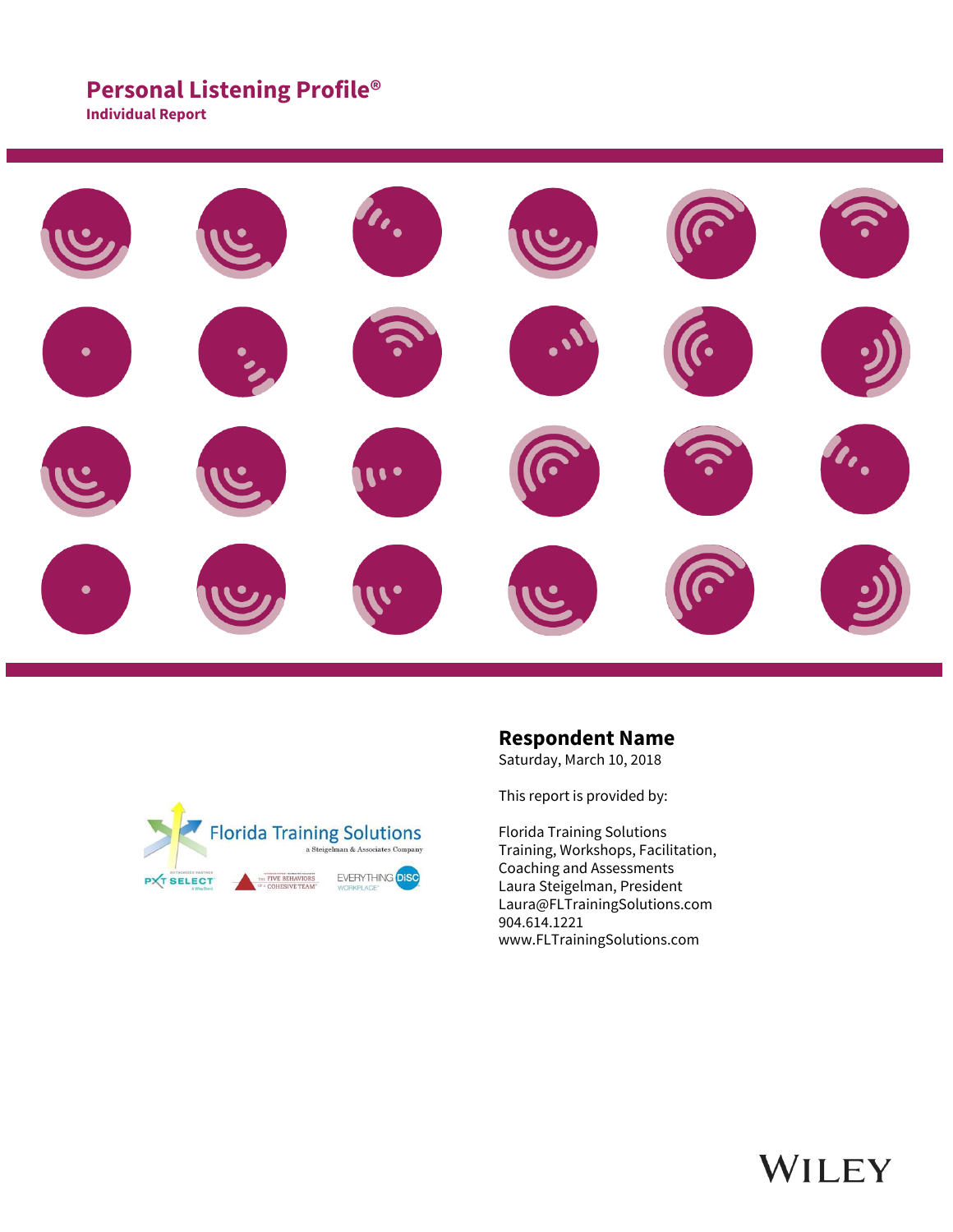

Research shows that people listen with a natural or preferred style. The purpose of the *Personal Listening Profile***®** is to help you identify your preferred listening style and to develop an appreciation for other approaches that may be more effective in different situations. With this knowledge, you will be able to develop more effective communication strategies for a variety of environments.

The *Personal Listening Profile* identifies five approaches to listening. These approaches are important because they reflect the focus of our listening. These approaches are:

| <b>APPROACH</b>   | <b>FOCUS</b>                                                      |
|-------------------|-------------------------------------------------------------------|
| Appreciative      | to relax and enjoy the listening experience                       |
| Empathic          | to support and understand the emotions of the speaker             |
| <b>Discerning</b> | to gather complete and accurate information                       |
| Comprehensive     | to organize information and understand the meaning of the message |
| <b>Evaluative</b> | to critique information and make a decision                       |
|                   |                                                                   |

We all use a variety of different approaches depending on the situation, but research suggests that each of us tend to use some approaches more than others. That is, we have a natural **Listening Style** that is comprised of one or more different **Listening Approaches**. The Listening Style that we use determines both the quality of the information that we gather and the reaction of others to our behavior. And although our Listening Style is the one that comes most easily to us, experience tells us that we can adapt our current Listening Approach to the needs of almost any situation with appropriate insight and motivation.

- Page 3 provides your **Listening Approaches Graph** that illustrates how inclined you are to use each of the five Listening Approaches.
- Page 4 includes a narrative description of your **Listening Style** based on your most natural approach(es) to listening.
- Page 5 describes your potential strengths and possible growth areas.
- Page 6 discusses your expectations of others as listeners.
- Page 7 includes your **Communication Gap Analysis**, a narrative that highlights situations in which you may be a good communicator and situations in which you may benefit from improvement.
- Pages 8–10 contain a personalized **Action Plan** which will help you determine positive next steps for developing strategies that work.
- Pages 11–15 include a detailed overview of each of the five Listening Approaches.
- Page 16 provides a guide to how the Listening Approaches combine to create the 15 Listening Styles.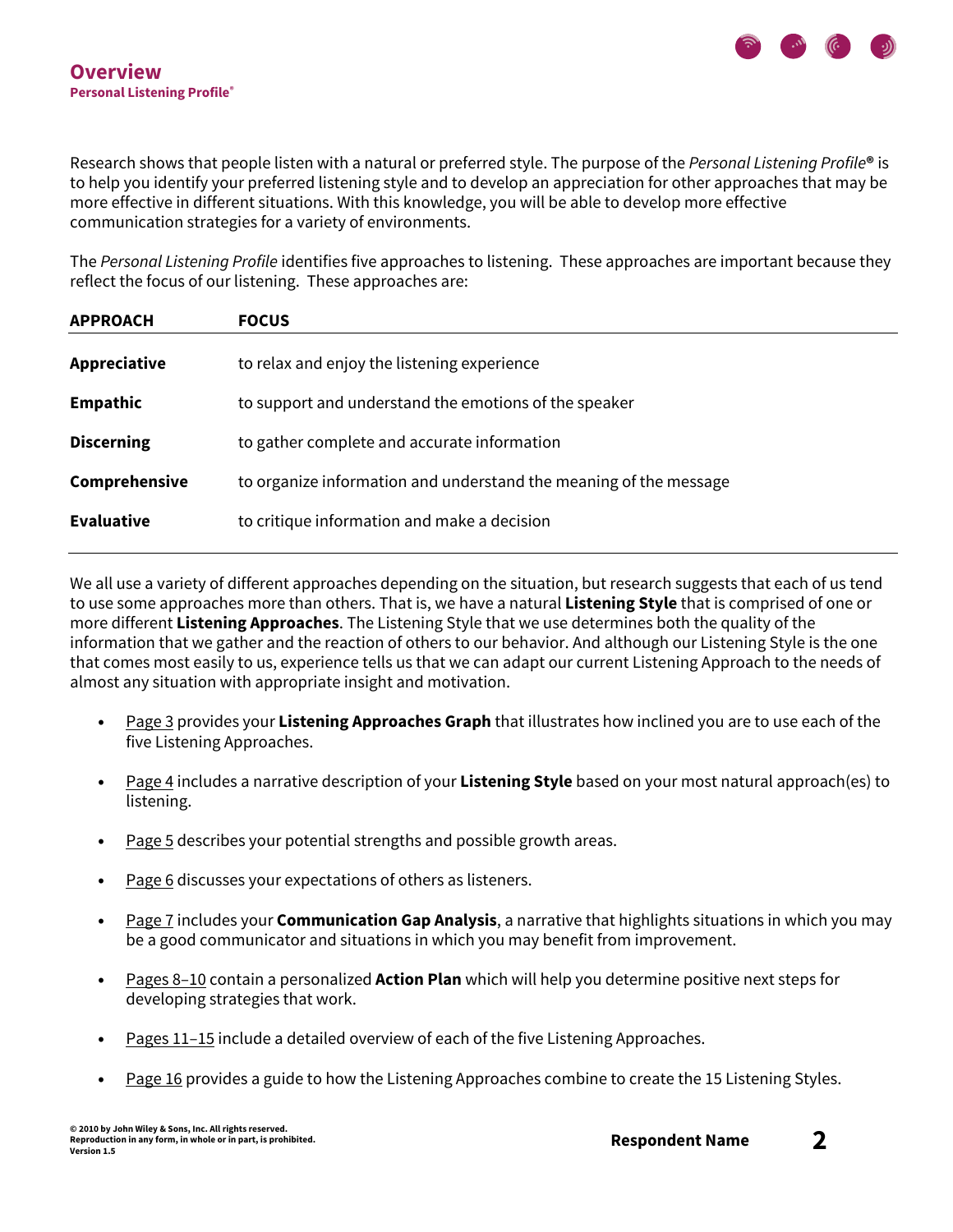

### **Your Listening Approaches Graph**

**Personal Listening Profile®**

|                           | APPRECIATIVE<br><b>LISTENING</b><br>to enjoy the listening<br>experience | <b>EMPATHIC</b><br><b>LISTENING</b><br>to support and<br>understand the feelings<br>of the speaker | <b>DISCERNING</b><br><b>LISTENING</b><br>to gather complete<br>information | <b>COMPREHENSIVE</b><br><b>LISTENING</b><br>to understand the meaning<br>of information | EVALUATIVE<br><b>LISTENING</b><br>to critique information<br>and make a decision |                      |
|---------------------------|--------------------------------------------------------------------------|----------------------------------------------------------------------------------------------------|----------------------------------------------------------------------------|-----------------------------------------------------------------------------------------|----------------------------------------------------------------------------------|----------------------|
|                           | $\overline{32}$                                                          | $\overline{32}$                                                                                    | 32                                                                         | 32                                                                                      | 32                                                                               |                      |
| <b>MOST NATURAL</b>       | 30                                                                       | 30                                                                                                 | 30                                                                         | 30                                                                                      |                                                                                  | MOST NATURAL         |
|                           | 28                                                                       | 28                                                                                                 | 28                                                                         | 28                                                                                      | 28                                                                               |                      |
|                           | 26                                                                       | 26                                                                                                 | 26                                                                         | 26                                                                                      | 26                                                                               |                      |
|                           | 24                                                                       | 24                                                                                                 | ×                                                                          | 24                                                                                      | 24                                                                               |                      |
|                           | $22\,$                                                                   | 22                                                                                                 | 22                                                                         | 22                                                                                      | $22$                                                                             |                      |
|                           | $20\,$                                                                   | 20                                                                                                 | 20                                                                         | 20                                                                                      | 20                                                                               |                      |
| <b>MODERATELY NATURAL</b> | 18                                                                       | 18                                                                                                 | 18                                                                         | 18                                                                                      | 18                                                                               | MODERATELY NATURAL   |
|                           | 16                                                                       | 16                                                                                                 | 16                                                                         | 16                                                                                      | 16                                                                               |                      |
|                           | 14                                                                       | 14                                                                                                 | 14                                                                         | 14                                                                                      | $14\,$                                                                           |                      |
|                           | $12\,$                                                                   | 12                                                                                                 | 12                                                                         | 12                                                                                      | $12\,$                                                                           |                      |
|                           | 10                                                                       | 10                                                                                                 | 10                                                                         | 10                                                                                      | $10\,$                                                                           |                      |
| <b>LEAST NATURAL</b>      | $\,8\,$                                                                  | $\,8\,$                                                                                            | $\,8\,$                                                                    | $\,8\,$                                                                                 | $\,8\,$                                                                          |                      |
|                           | 6                                                                        | 6                                                                                                  | $\,6$                                                                      | $\,$ 6 $\,$                                                                             | $\,$ 6                                                                           | <b>LEAST NATURAL</b> |
|                           | 4                                                                        | 4                                                                                                  | 4                                                                          | 4                                                                                       | 4                                                                                |                      |
|                           |                                                                          | $\overline{2}$                                                                                     | $\overline{2}$                                                             | $\overline{2}$                                                                          | $\overline{2}$                                                                   |                      |
| Feeling Oriented          |                                                                          |                                                                                                    |                                                                            | <b>Information Oriented</b>                                                             |                                                                                  |                      |

The Listening Approaches Graph above shows your scores on all five Listening Approaches. The height of your score represents how naturally you listen using a particular approach. Listening Approaches that are "most natural" for you are ones that you use automatically and without much conscious effort. Approaches that are "least natural" for you are ones that you are likely able to use, but require more deliberate effort on your part. As detailed on the following page, our patterns of listening tendencies tell us something about our style of listening and our strengths and growth areas as communicators.

**© 2010 by John Wiley & Sons, Inc. All rights reserved. Reproduction in any form, in whole or in part, is prohibited. Version 1.5**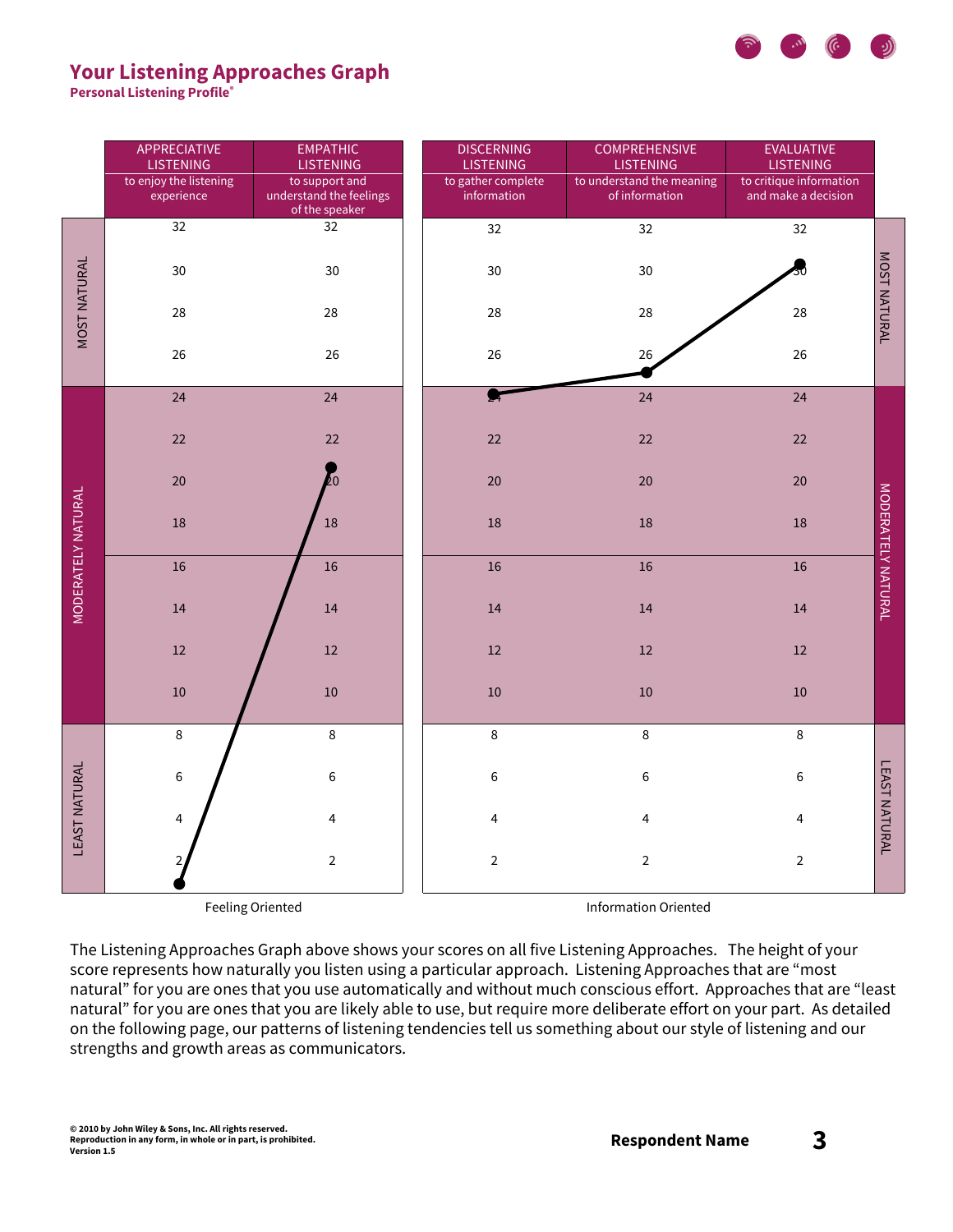

### **ANALYTICAL STYLE**

Respondent, your two most natural listening approaches are **Comprehensive** and **Evaluative**. Your comprehensive approach indicates that you focus on finding the underlying meaning within a message and organizing the ideas that are presented to you. Your evaluative approach indicates that you also focus on assessing the accuracy of that information and using it to make a decision. People with these two styles have an analytical approach to listening. That is, they often see the primary purpose of listening as understanding and evaluating information.

You may be inclined to immediately organize and make sense out of the information. Most likely, you listen for "the big picture." You may seek to identify main ideas, and you probably understand what people mean even if they are not explicit. That is, you may look for "the message behind the message." You probably want to understand the core relationships among ideas so that you can dive into those ideas and draw even deeper conclusions. You tend to think conceptually about the information you are receiving, and you can easily elaborate on the main ideas.

You are likely to immediately search for the facts that support a main message, and you want to understand the rationale used to develop an argument. You may tend to compare incoming information with your own knowledge and experience to determine if the information rings true. The hidden motives of the speaker are most likely important to you, and you may be skeptical of those who are excessively enthusiastic about a topic. Further, you probably don't accept a statement simply because an expert made it, and you may be inclined to search for alternative explanations for any argument. You may frequently "argue" with a speaker in your head, and others may regard your listening style as cynical at times. Others may notice that you readily ask questions to clarify the speaker's message and subtly (or not-so-subtly) express doubts when you disagree with that message.

On many occasions, your listening style may be described as purposeful. The ultimate goal of your listening is often to plan, direct, organize, or control. In other words, you may frequently listen so that you can make an informed and accurate decision. Further, because it is important to you that your conclusions are accurate and well anchored in fact, you may quit listening or disengage from a conversation if you disagree with the message.

Although this profile will focus on your two most natural listening approaches, it is worth noting that the **Discerning** listening approach also appears to be highly natural for you. This indicates that as a listener your focus is often on gathering complete and accurate information. You may frequently take notes on what a speaker says so that you will not forget it. Most likely, you want to know what the main message is, and you focus closely on any presentation or conversation. In addition to the message, you probably remember the speaker's appearance, behavior, and voice on most occasions.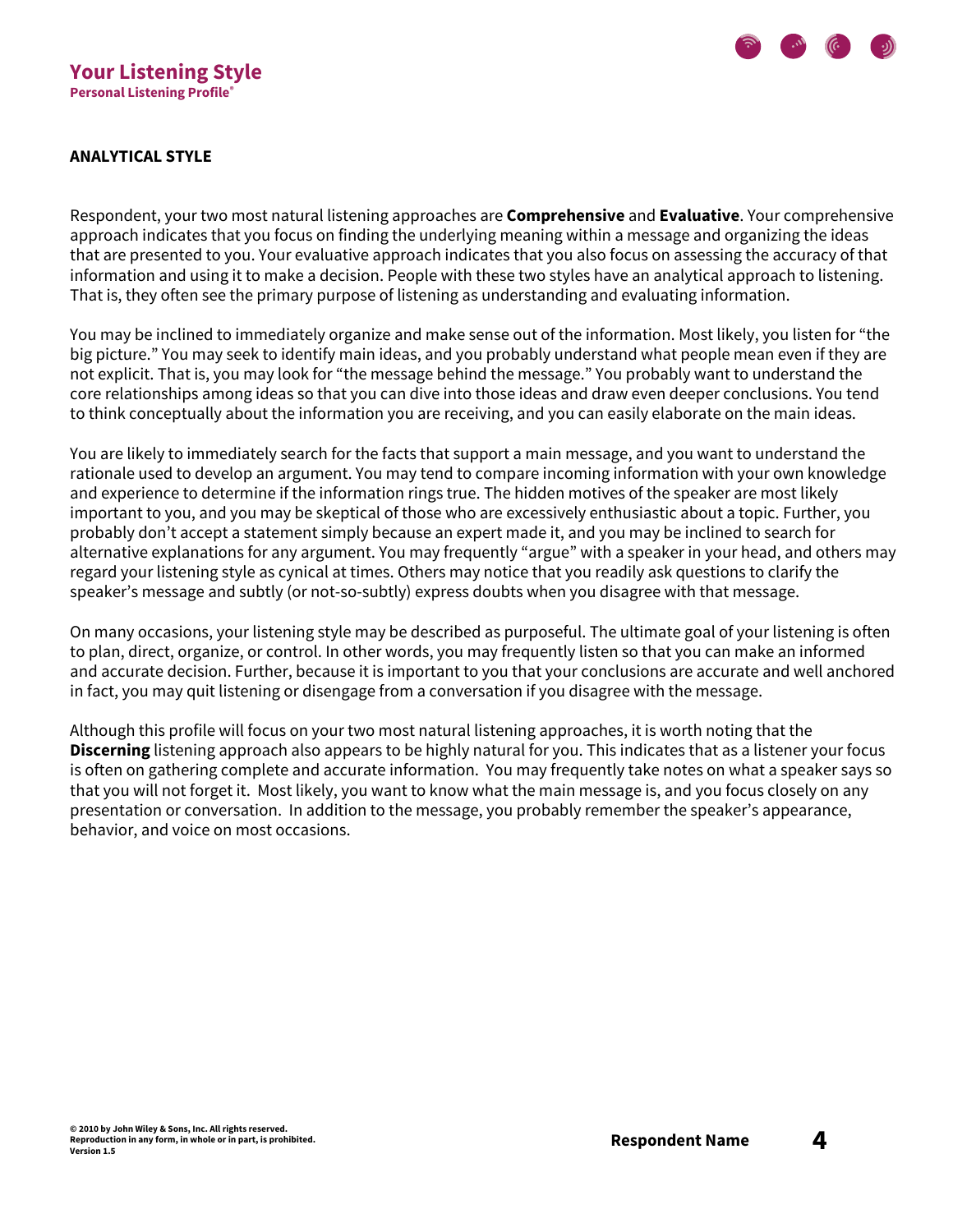# **Working with Your Listening Style**

**Personal Listening Profile®**

### **Your Strengths as a Listener:**

As mentioned earlier, one major strength of your listening style is your instinct to analyze the information in a deep and critical fashion. As a consequence, you probably take away more from a conversation than the simple facts and details communicated. Most likely, you are able to identify the unspoken, deeper message that gives meaning to the surface message. With this deeper understanding usually comes the ability to elaborate on the ideas presented and recognize their implications. This type of elaborate processing is routinely associated with better, long-lasting memory.

Further, your listening style also suggests that you are inclined to evaluate critically the quality of the information as it is presented to you. Most likely, you do not accept a message on face value, but rather want to understand the underlying rationale used to support that message. As a consequence, this style may lead you to conclusions and decisions that are realistic and well thought out. You are also likely to identify flaws or weak arguments that others miss. This, of course, often saves valuable time, energy, and resources that might otherwise be squandered.

### **Your Growth Areas as a Listener:**

Your previous responses indicate that Appreciative is one of your least natural approaches to listening. This approach to listening reflects a person's inclination to find enjoyment or humor in a conversation. And although almost everyone likes to be entertained, some regard it as more important in an interaction than others. Because you may not feel that this is as necessary in conversation as some others, miscommunications may arise. Others may feel that you disapprove of taking a break to relax or may feel that you are too task-oriented at times. Those who are highly inclined to entertain during an interaction may feel slighted or ignored in their efforts. That is, they may feel that their humor or stories have gone unaccepted or unvalued and, on occasion, may misinterpret your behavior as distant or disengaged.

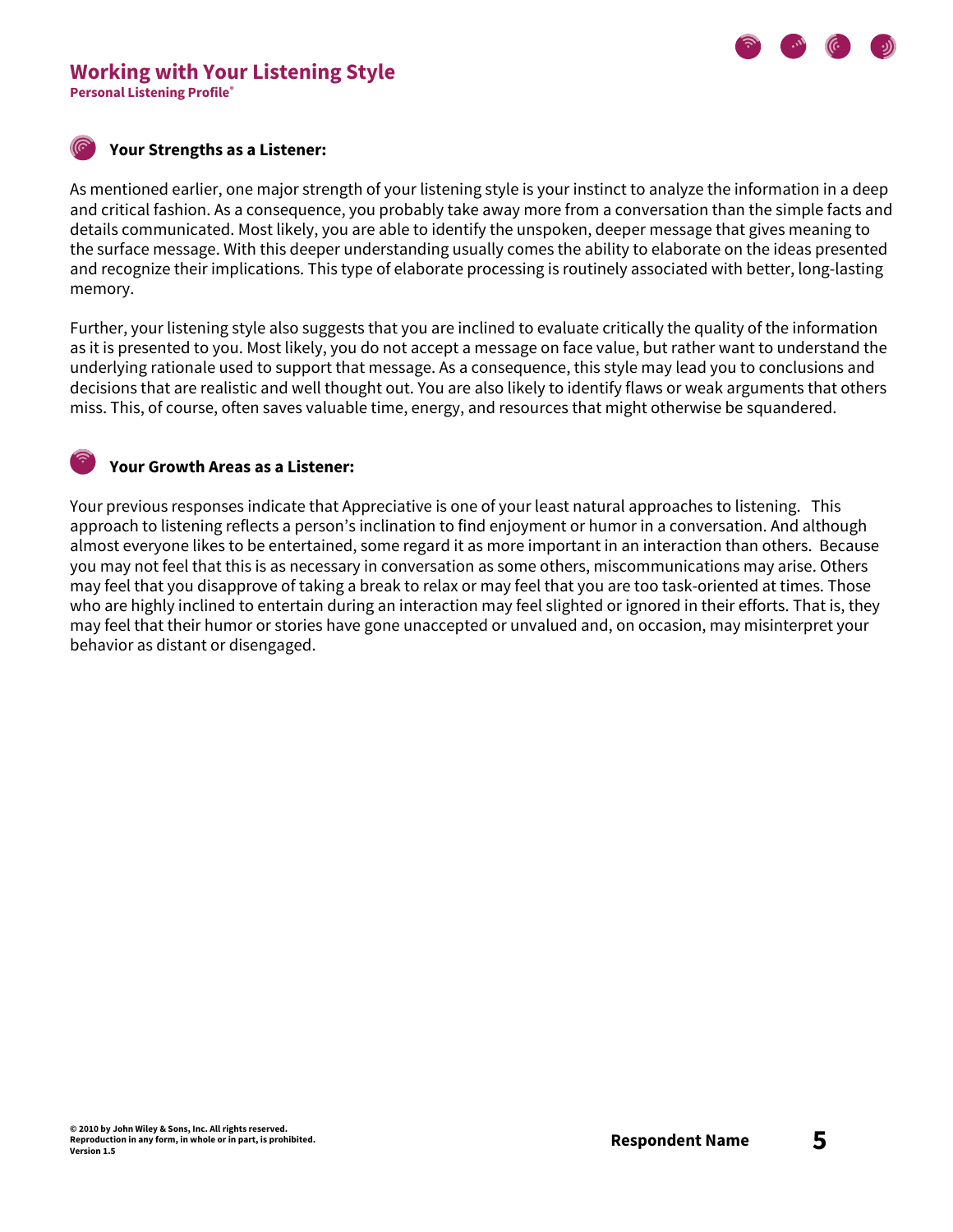



#### **Your Expectations of Others as Communicators:**

Because our Listening Styles reflect our unspoken values and motivations, we often assume that others will have Listening Styles that are similar to our own. When others do not share our style, the chances of a miscommunication significantly increase. Even more important, we frequently misinterpret the real meaning of this miscommunication.

Given your listening style, you may assume that others are as focused on the big picture as you are. Consequently, your speaking and listening may gravitate toward the abstract or conceptual. If you expect others to be equally comprehensive in their listening styles, you may speak in a manner that some consider too theoretical or vague. They may be searching for concrete details while you are concerned with communicating the underlying ideas that give those details meaning. In addition, because you are a highly evaluative listener, you may expect others to be as critical in their thoughts as you, and you may be frustrated that others are persuaded by emotional appeals that have little rational backing. You also may assume that speakers understand that when you are evaluating their ideas, you are not evaluating them as people. At times, however, this assumption may be incorrect, and your evaluative approach to listening may cause some speakers to feel judged or threatened.

#### **Your Listening Style in Different Situations:**

Experts estimate that people filter out or change the intended meaning of what they hear in 70 percent of communications. The biggest contributing factor to miscommunication is using a Listening Approach that is not appropriate for either the environment or for the message being communicated. Effective listeners consider not only their own intentions, but also the intentions of the speaker. Below are four common goals that motivate us to converse with another person:

**Persuading:** to convince the listener about an idea or course of action **Informing:** to convey information and ideas **Self-Expressing:** to share personal feelings, values, and experiences **Pleasing:** to entertain, comfort, or bring enjoyment to another person

Because of your Listening Style, you tend to choose Listening Approaches that interact well with many of these communication goals. And like everyone, your natural inclinations may, at times, lead you to choose less-thanoptimal Listening Approaches.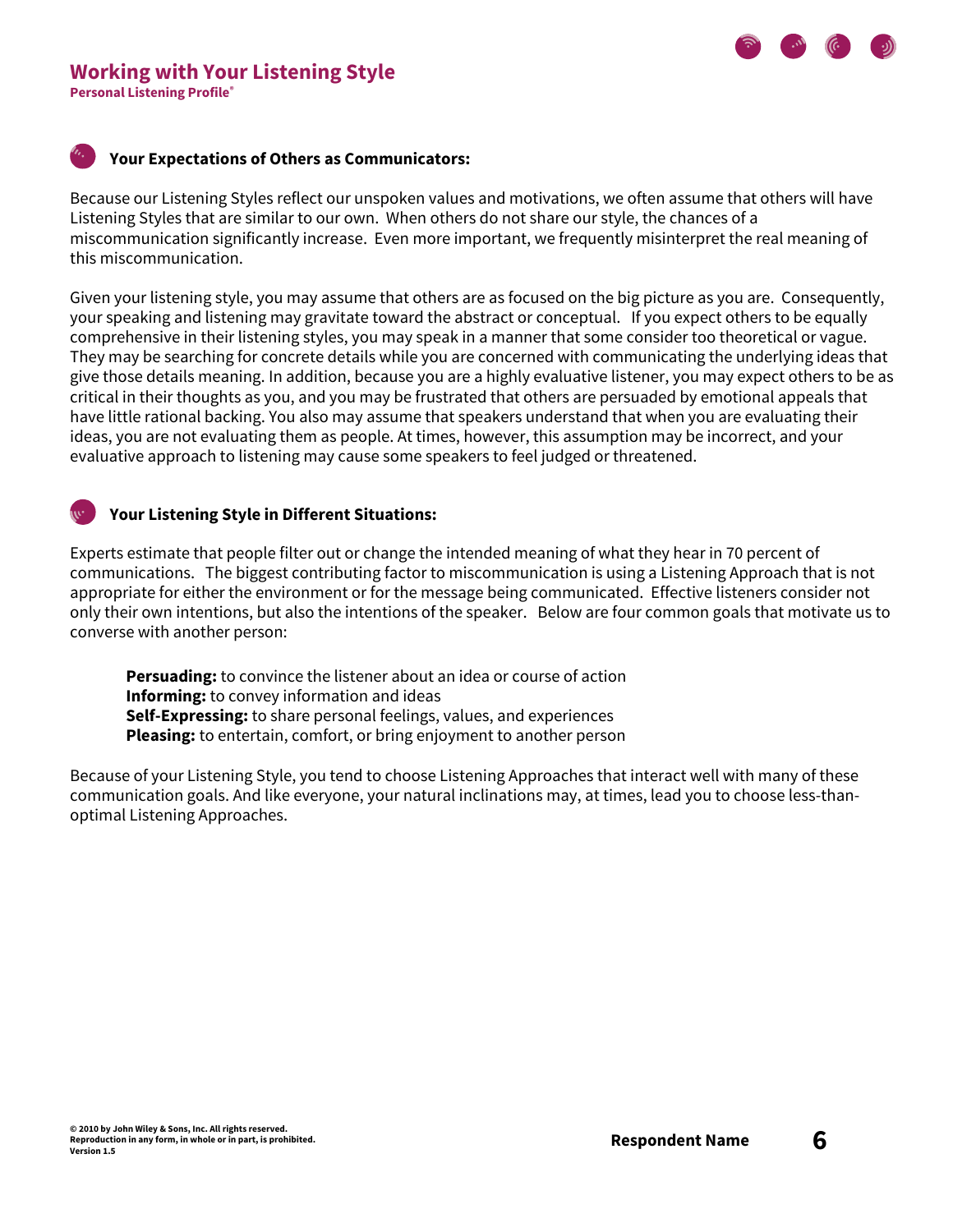

### **Your Communication Gap Analysis**

**Personal Listening Profile®**

Your Communication Gap Analysis highlights some of the situations in which you may be a particularly good communicator and some situations in which you may benefit from improvement.

### **Your Approach to Speakers Whose Motivation is to Persuade**

People with a motivation to persuade want to influence your opinions or actions in some way. Therefore, your highly Evaluative listening style may be a strength, even though you might not give these people exactly what they want. You tend to analyze information and seek the facts. These people may be surprised when you react with skepticism or reject emotional appeals that are short on logic. While your approach will ensure that faulty reasoning doesn't lead you astray, however, you may want to avoid coming across as too cold or argumentative.

### **Your Approach to Speakers Whose Motivation is to Inform**

Those with a motivation to inform want to pass along details, facts, and ideas.. Therefore, your moderately high preference for Discerning Listening and high preference for Comprehensive Listening may be strengths because you tend to draw conclusions from the specifics that you take in. People who want to inform you can expect you to pick up on their meaning easily. However, you may focus a little more attention on understanding the big picture than paying attention to all the details. Taking notes or repeating back particulars may help you remember key points.

### **Your Approach to Speakers Whose Motivation is to Self-Express**

People with a motivation to self-express want to share their feelings or reveal their thoughts. Therefore, your moderately high preference for Empathic Listening may be a strength because you are unlikely to lose patience or be cold to people who want to vent or speak their mind. You may not always share others' belief that the emotion beneath the message is most important. This could be beneficial, however, because you may bring a nice blend of empathy and logic into emotional situations.

### **Your Approach to Speakers Whose Motivation is to Entertain**

Individuals with a motivation to entertain want to build relationships through humor or enthusiasm. Therefore, your low preference for Appreciative Listening may be a challenge because you usually view enjoyment as a lessrelevant element in a message. You probably focus more on what people are saying than on humor or enthusiasm. This preference may fluster these people, and they may feel slighted if you do not respond well to their lighthearted energy. It may be helpful to remember that the spirit of the message is sometimes more important than its content.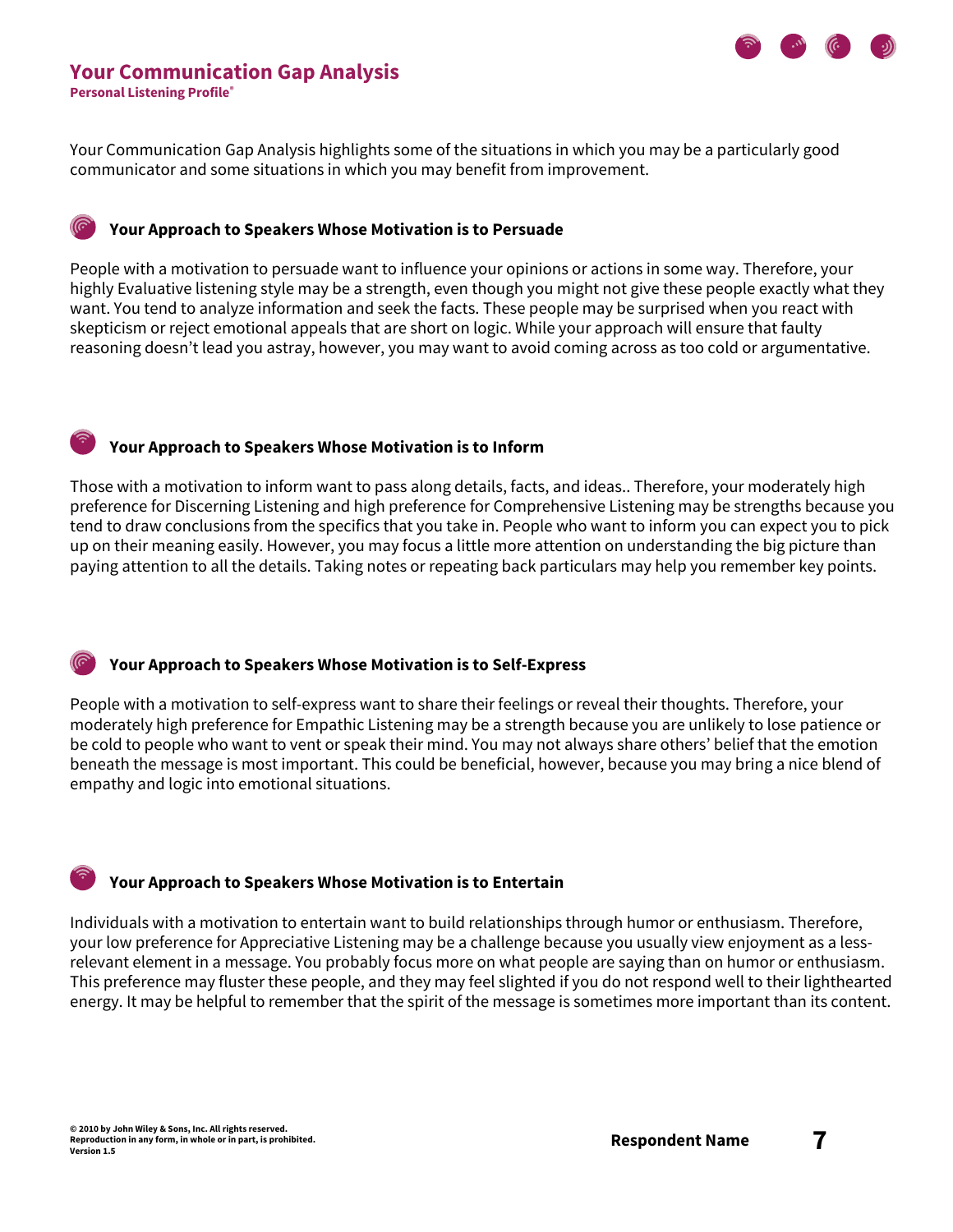### **Your Action Plan Personal Listening Profile®**



#### **Next Steps:**

As mentioned earlier, your results suggest that Appreciative is one of your least natural listening approaches. Some factors that might keep somebody from using this approach when appropriate include a tendency to critique information too quickly, an inability to relax, or an overly task-oriented approach to listening. Those who readily use this approach tend to accept entertaining messages in an uncritical fashion and usually focus on finding humor and enjoyment within any interaction. This is, of course, a personal preference. You may, however, find that it is helpful to understand the expectations of others in this area, particularly in situations where the speaker is attempting to entertain or please you or your group.

- You may want to remind yourself that others may have a higher need for such diversions.
- When you are surrounded by those with a highly appreciative style of interaction, you may want to be sure that they are not misinterpreting your behavior as disapproval.
- Appreciative listening can be improved by attending to the general tone of the conversation and actively remembering that listening does not always need to be purposeful.
- Based on the feedback you have received so far, what specific steps can you take to improve your listening and communication skills?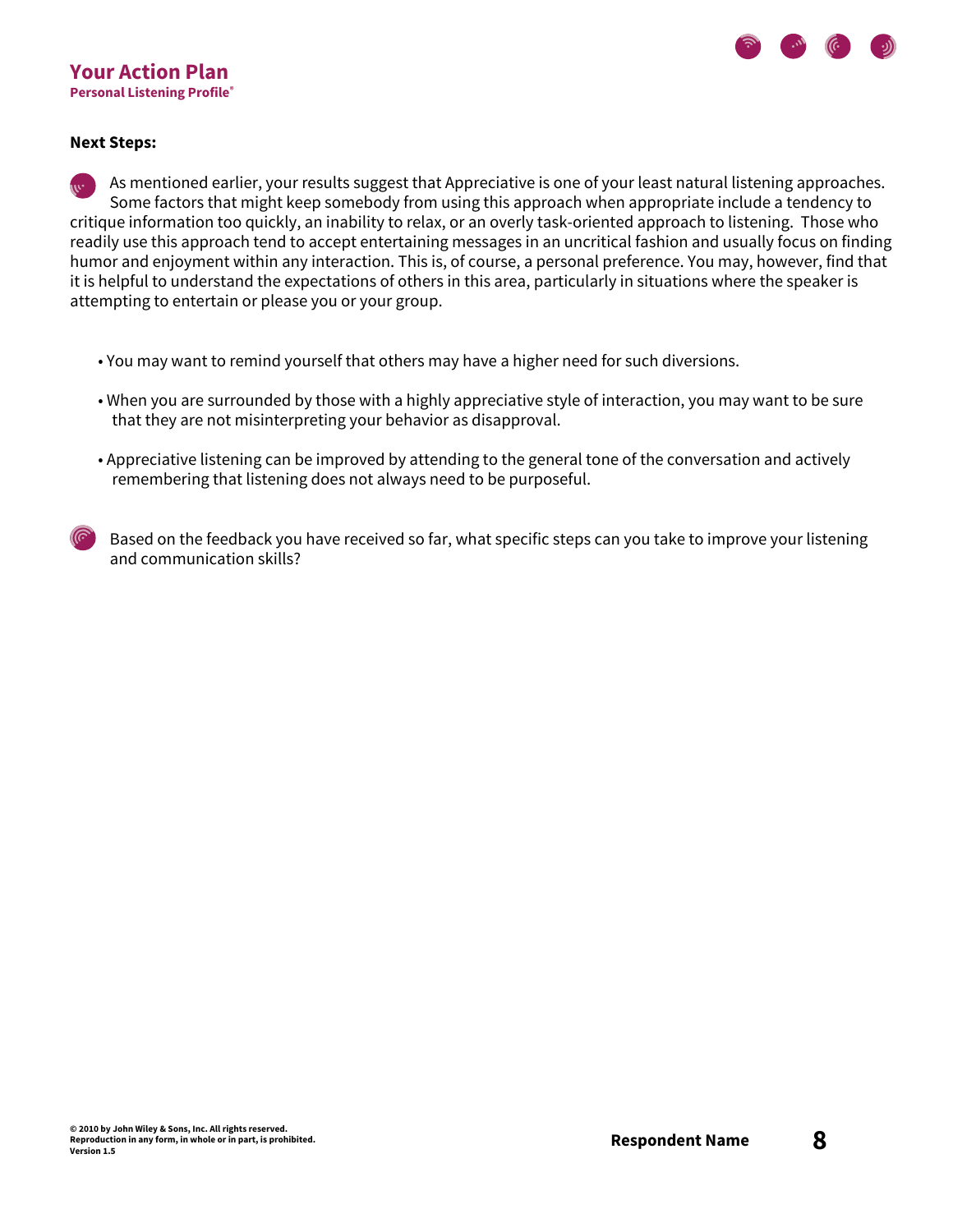

### **Reflect**

1. What behaviors do you exhibit while listening that another might misinterpret? How might you change or address those behaviors to sidestep miscommunications?

2. Because we all have assumptions while listening, we may automatically misinterpret the behavior of others as meaning something that it does not. What listening behaviors might you be inclined to misinterpret and how might you actively reinterpret those behaviors?

3. How might you help others alter their speaking or listening behaviors to improve communication with you?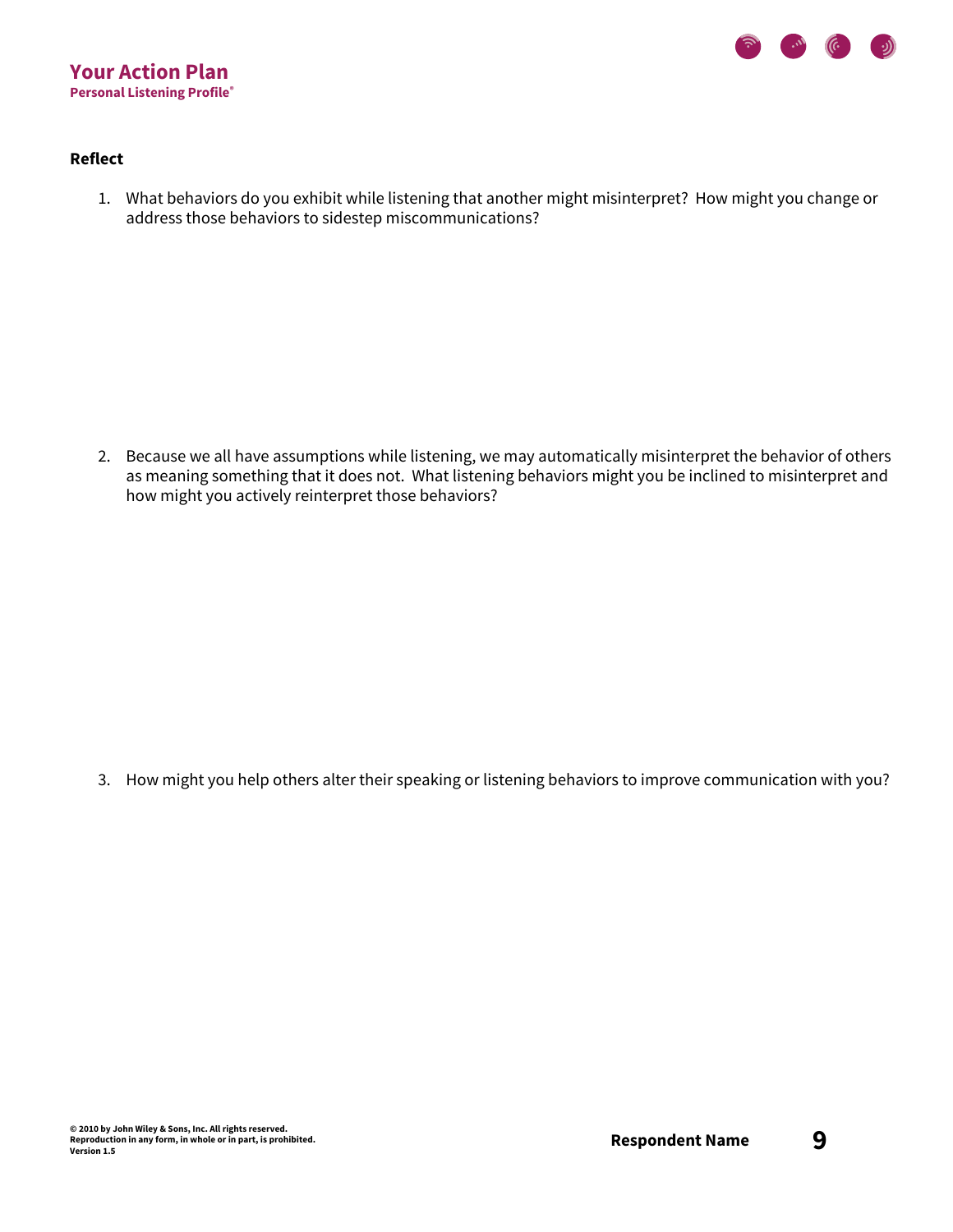

### **Action Planning Grid Personal Listening Profile®**

In the first column below, list significant people in your life with whom you would like to improve communication. Below each name, list that person's most natural Listening Approach(es). If you don't know the person's natural Listening Approach(es), use the descriptions on the following pages to estimate which approach(es) best fit. Fill in the boxes in each row to identify potential communication problems and solutions.

| <b>Your Most Natural</b><br><b>Listening Approaches:</b><br>Comprehensive<br>Evaluative<br><b>Discerning</b> | Areas where you might<br>misinterpret<br>this person's<br>behavior: | <b>Areas where</b><br>this person might<br>misinterpret your<br>behavior: | <b>Specific actions</b><br>that can help<br>minimize or avoid<br>miscommunication: |
|--------------------------------------------------------------------------------------------------------------|---------------------------------------------------------------------|---------------------------------------------------------------------------|------------------------------------------------------------------------------------|
| Person:<br>Natural Listening                                                                                 |                                                                     |                                                                           |                                                                                    |
| Approaches:                                                                                                  |                                                                     |                                                                           |                                                                                    |
| Person:                                                                                                      |                                                                     |                                                                           |                                                                                    |
| <b>Natural Listening</b><br>Approaches:                                                                      |                                                                     |                                                                           |                                                                                    |
| Person:                                                                                                      |                                                                     |                                                                           |                                                                                    |
| <b>Natural Listening</b><br>Approaches:                                                                      |                                                                     |                                                                           |                                                                                    |
| Person:                                                                                                      |                                                                     |                                                                           |                                                                                    |
| Natural Listening<br>Approaches:                                                                             |                                                                     |                                                                           |                                                                                    |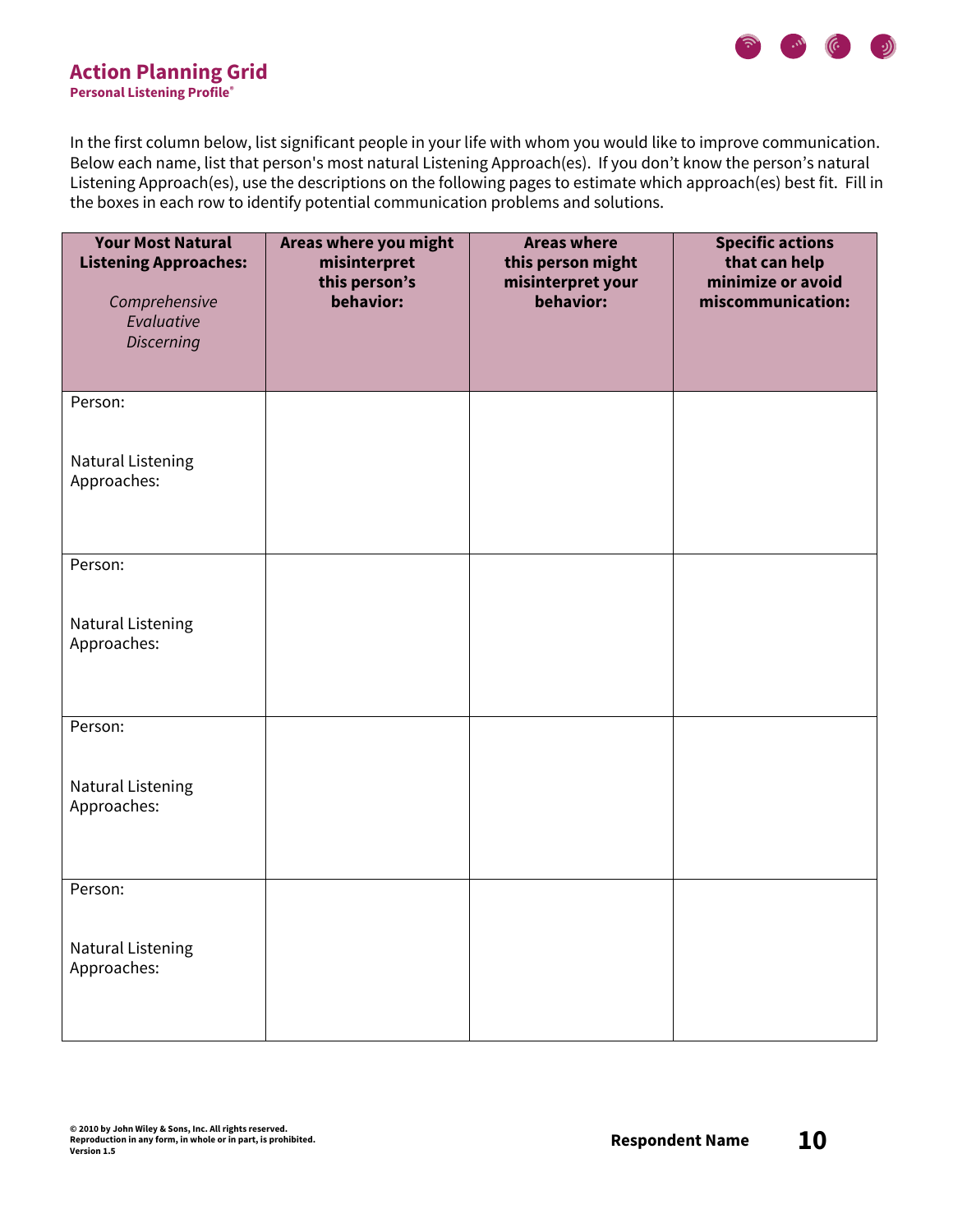### **Appreciative Approach Personal Listening Profile®**

### **Description:**

People with a preference to appreciate while listening want to enjoy the listening experience. Since these listeners like to be entertained, they are more likely to pay attention to others if they enjoy their presentation.

Appreciative Listeners listen for inspiration and prefer listening to speakers who make them feel good about themselves, which helps them relax. Appreciative Listeners are also more likely to listen if the speaker is enjoying his or her performance. Appreciative Listeners care more about the overall impression of the speaker than the details being presented.

### **Appropriate Environment:**

• Enjoyment of a concert, conversation, or pleasurable event

### **Focus**

• To relax and enjoy the experience

### **Motivation**

- To connect to the speaker on a casual, friendly level
- To be entertained
- To be inspired
- To enjoy
- To find humor in the situation

- Responds visibly to color, sound, language, and rhythm
- Smiles, laughs, and finds the humor in the message
- Matches the sender's enthusiasm or playfulness
- Relaxes
- Demonstrates an open, laidback posture
- Shows no signs of rushing the conversation
- Encourages the sender to elaborate on stories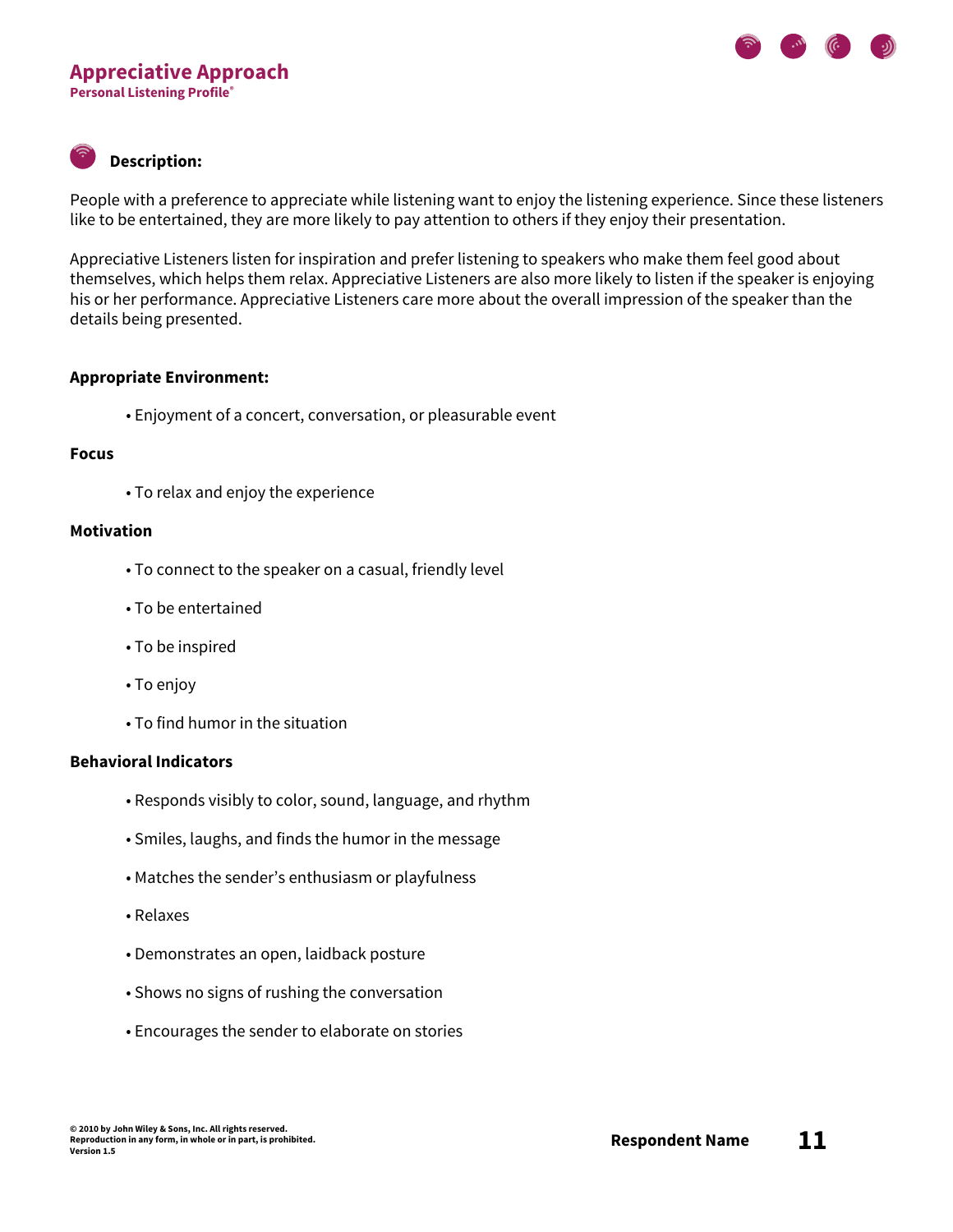

People with a preference to empathize while listening want to provide the speaker with a sounding board to offer support and reflection. Since Empathic Listeners are patient listeners, they tend to listen to the feelings and emotions that are revealed. They find it easy to relate to a speaker's feelings and may recognize what a speaker wants even before the speaker sees it clearly.

Empathic Listeners reflect what they hear others saying and let others know that they care about what has been said. As a result, Empathic Listeners are often approached by people who want to "let off steam." If asked for advice, however, the Empathic Listener will encourage others to decide for themselves.

### **Appropriate Environment:**

• Counseling a friend, providing an opportunity for someone to "let off steam" or express their feelings

### **Focus**

• To support the sender as he or she talks through concerns

### **Motivation**

- To provide an opportunity for someone to express or vent thoughts and feelings
- To accept the message without judging
- To learn from other people's experiences

- Lets the sender know they care
- Lets the sender do the talking
- Shows interest
- Asks open-ended questions
- Remains relatively silent, not offering solutions immediately
- Reflects back the emotions that are being communicated (e.g., "That sounds frustrating.")
- Leans forward and maintains an open posture
- Nods
- Mirrors the emotions being spoken (e.g., looks concerned when the speaker is anxious)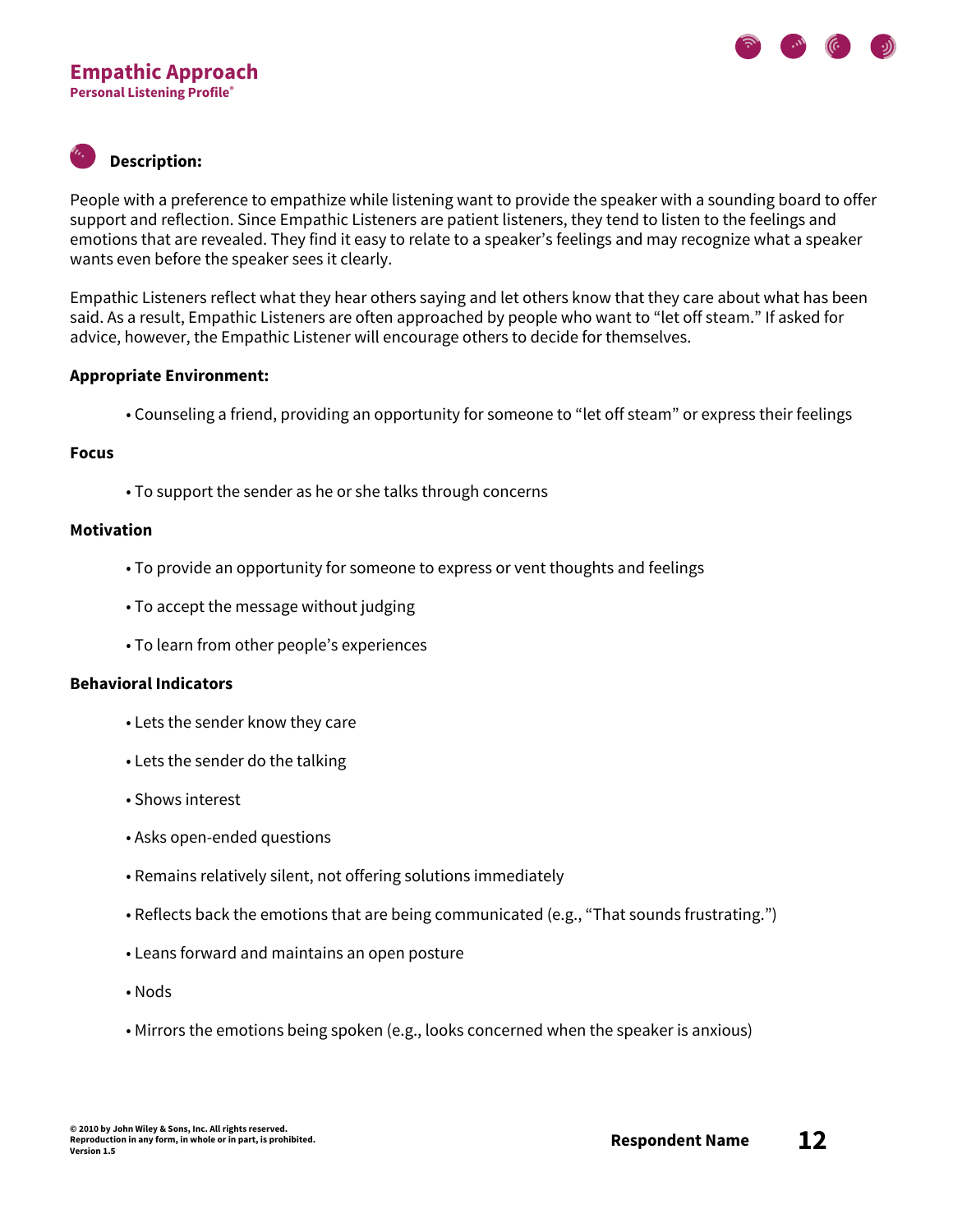

People with a preference to discern while listening want to make sure they get all the information. They frequently take notes on what a speaker says so that they will not forget it. Discerning Listeners want to know what the main message is, and they focus closely on any presentation or conversation.

In addition to the message, Discerning Listeners usually remember the speaker's appearance, behavior, and voice. Discerning Listeners find distractions very annoying and will do their best to eliminate them. They will likely tune out if there are too many distractions at any time while listening.

### **Appropriate Environment:**

• Learning, gathering information

### **Focus**

• To get complete information

### **Motivation**

- To sort out the details
- To make sure nothing is missed
- To collect information in order to have it available later

- Takes notes
- Asks for clarification
- Concentrates
- Eliminates distractions
- Repeats to confirm accuracy
- Asks for details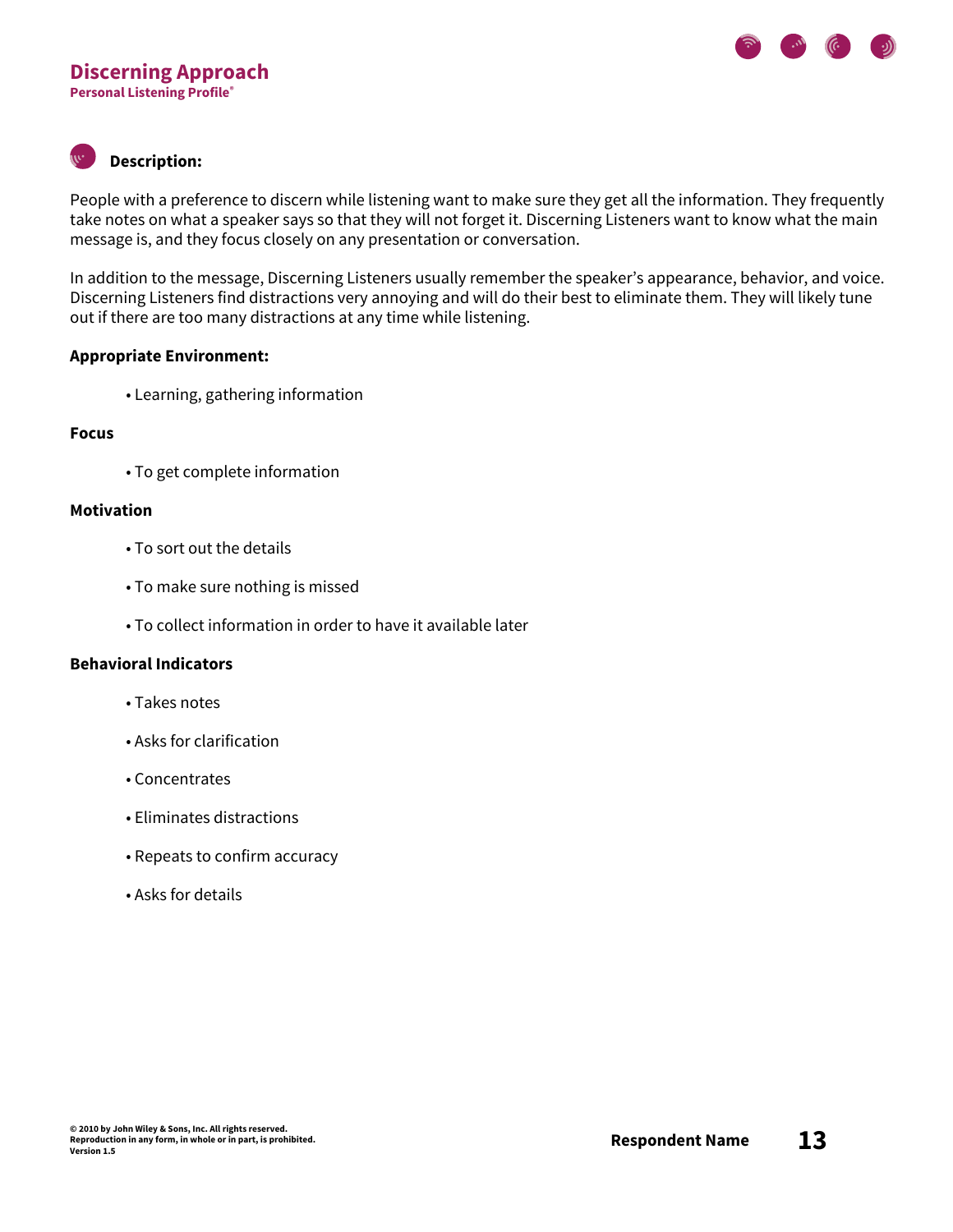

People with a preference to comprehend while listening relate what they hear to what they already know by organizing and summarizing. They are good at recognizing key points and links between one message and another, even when a speaker is disorganized.

Comprehensive Listeners listen for how a speaker develops the arguments, so that they understand the rationale of the argument. They may ask questions to clarify a speaker's intention and relate what they hear to their own experience in order to better understand the message. Comprehensive Listeners can generally figure out what people intend to say, even if the speaker is not explicit. They can also recognize when someone is saying one thing and meaning something else. Comprehensive Listeners can tell when an individual does not understand what has been said, and they will be able to re-explain it more clearly.

### **Appropriate Environment:**

• Taking direction from someone, determining what to do

#### **Focus**

• To organize and make sense of information

### **Motivation**

- To relate the message to personal experience
- To understand the relationships among the ideas
- To determine the rationale of the speaker's argument
- To listen for the main idea and supporting ideas

- Elaborates on what has been said
- Asks for clarification of the sender's intended message
- Brings up related issues or metaphors
- Summarizes
- Explains the message to others in their own words
- Tries to capture the heart of the message and repeats it back to the sender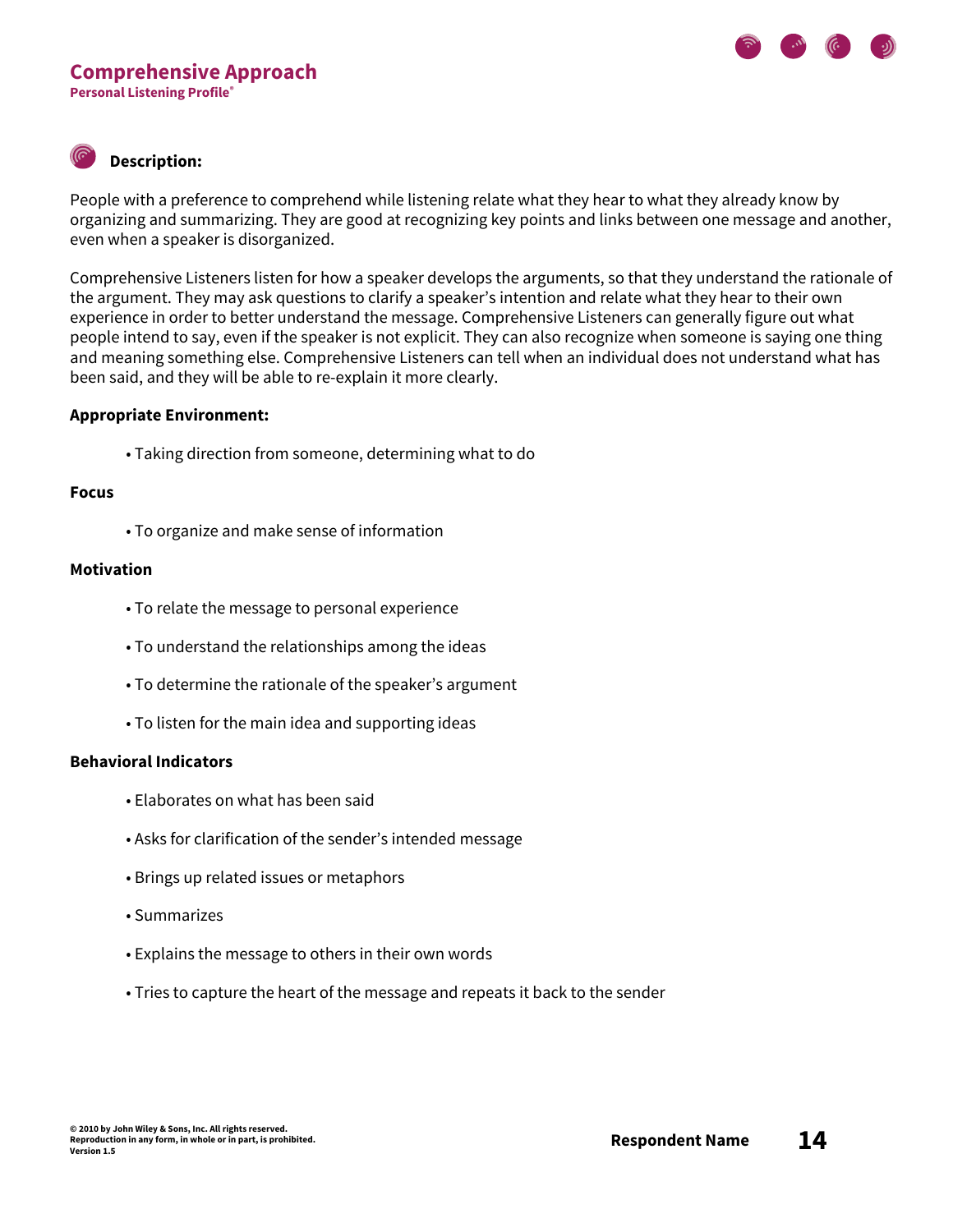

People with a preference to evaluate while listening tend to look for the facts that support a speaker's comments. They do not accept something as true just because an expert says it. Evaluative Listeners listen for how a speaker develops the arguments in order to critique the message.

Evaluative Listeners try to figure out the speaker's intention before responding to the message and may mentally "argue" with the speaker. They will listen until they know what the speaker is saying, and then they will reply. If Evaluative Listeners do not like what a speaker is saying, they quit listening. Evaluative Listeners also tend to be skeptical of a speaker who is overly enthused about something. They think about how they would present the speaker's message differently.

### **Appropriate Environment:**

• Making a decision, voting, drawing conclusions

#### **Focus**

• To make a decision based on the information provided

#### **Motivation**

- To relate what is heard to their personal beliefs
- To question the sender's motives
- To identify problems and find solutions
- To support the message with facts
- To accept or reject the message

- Actively agrees or disagrees
- Talks through the logic of the message
- Offers alternative ways of looking at a situation
- Expresses skepticism
- Gives the sender advice
- Looks for facts to support what the sender is saying
- Quits listening